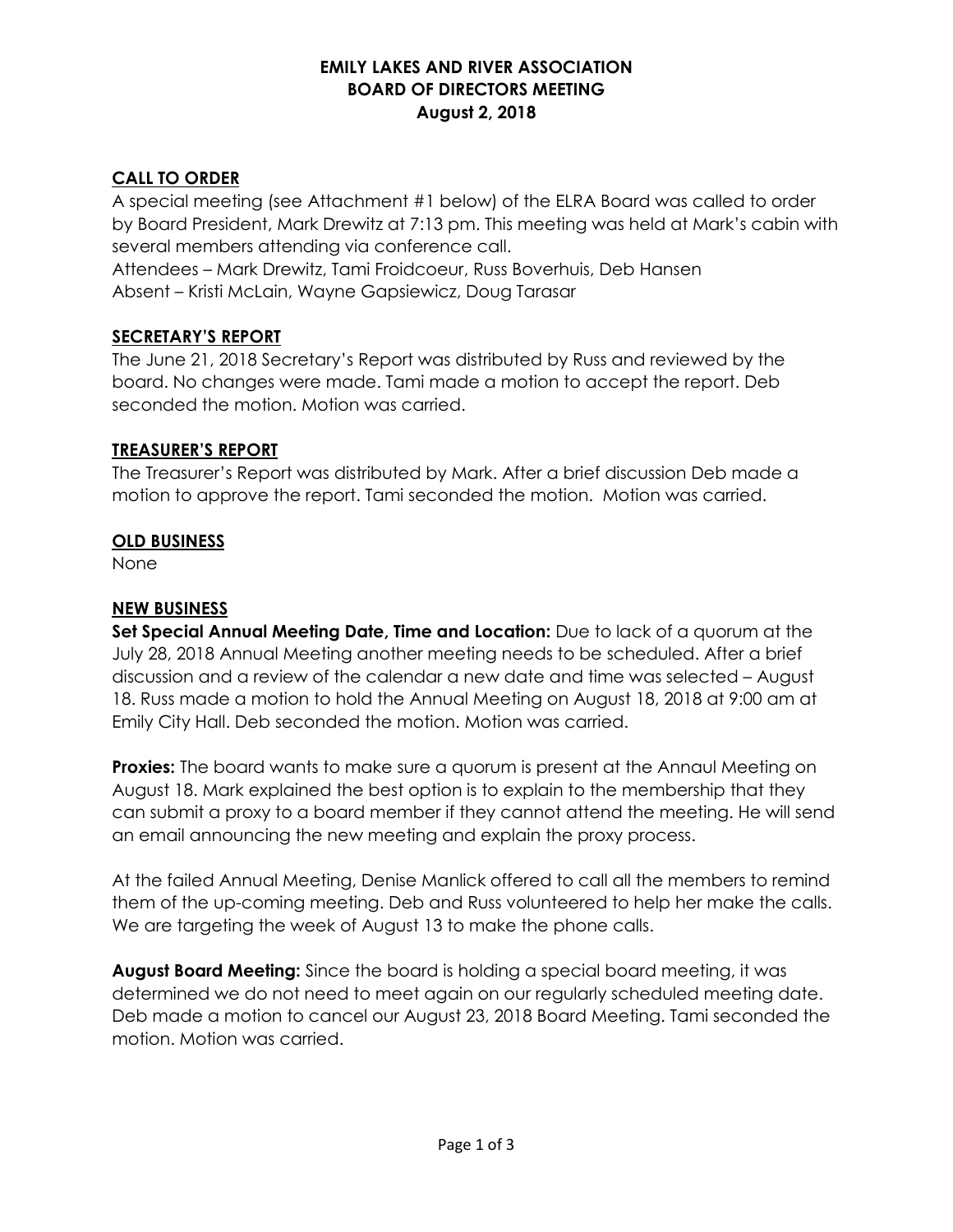# **EMILY LAKES AND RIVER ASSOCIATION BOARD OF DIRECTORS MEETING August 2, 2018**

**Eurasian Watermilfoil Treatment Update:** Mark reported that the county agreed to pay for the milfoil treatment on Mary. In the future we need to report treatment for all lakes as one; i.e. Emily, river and Mary to avoid any confusion with funding.

#### **OTHER BUSINESS**

None

#### **MEETING ADJOURNED**

Deb made a motion to adjourn the meeting. Tami seconded the motion. Motion was carried.

Respectfully submitted, Russell Boverhuis